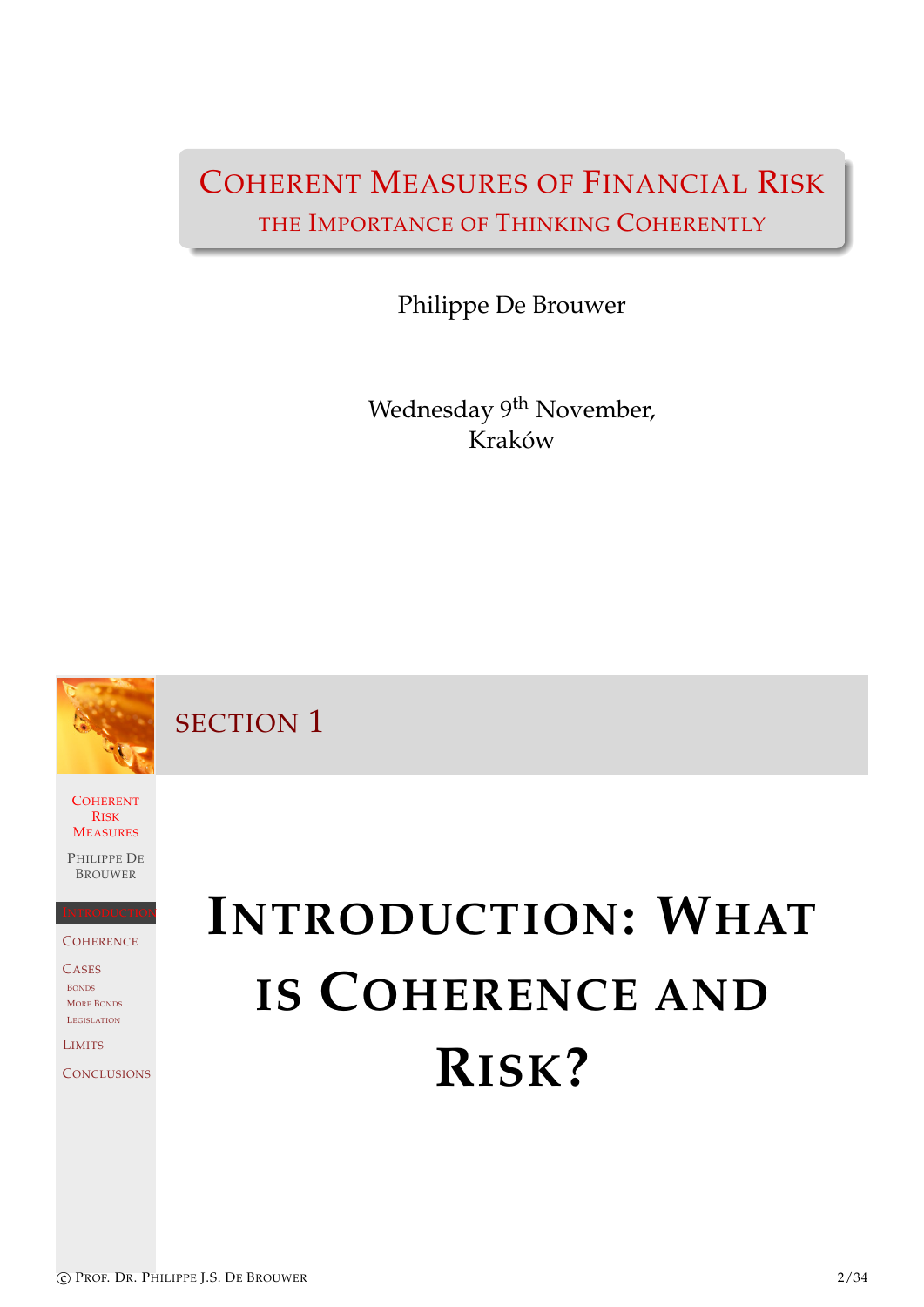

eg. (Heath 1909)

c PROF. DR. PHILIPPE J.S. DE BROUWER 3/34

### ALTERNATIVE COHERENT GEOMETRIES

**COHERENT** RISK **MEASURES** 

PHILIPPE DE BROUWER

INTRODUCTION **COHERENCE** 

[C](#page-0-0)ASES<sub></sub> BONDS MORE BONDS LEGISLATION

[L](#page-0-1)IMITS **[C](#page-4-0)ONCLUSIONS** 



FIGURE 2 : Alternative coherent geometries. Where in Ecuclid's geometry there is exactly one line parallel to line D and through point M, in Nikola Lobatchevski's hypersphere there are an infinite number and in Bernhard Riemann's sphere there are none.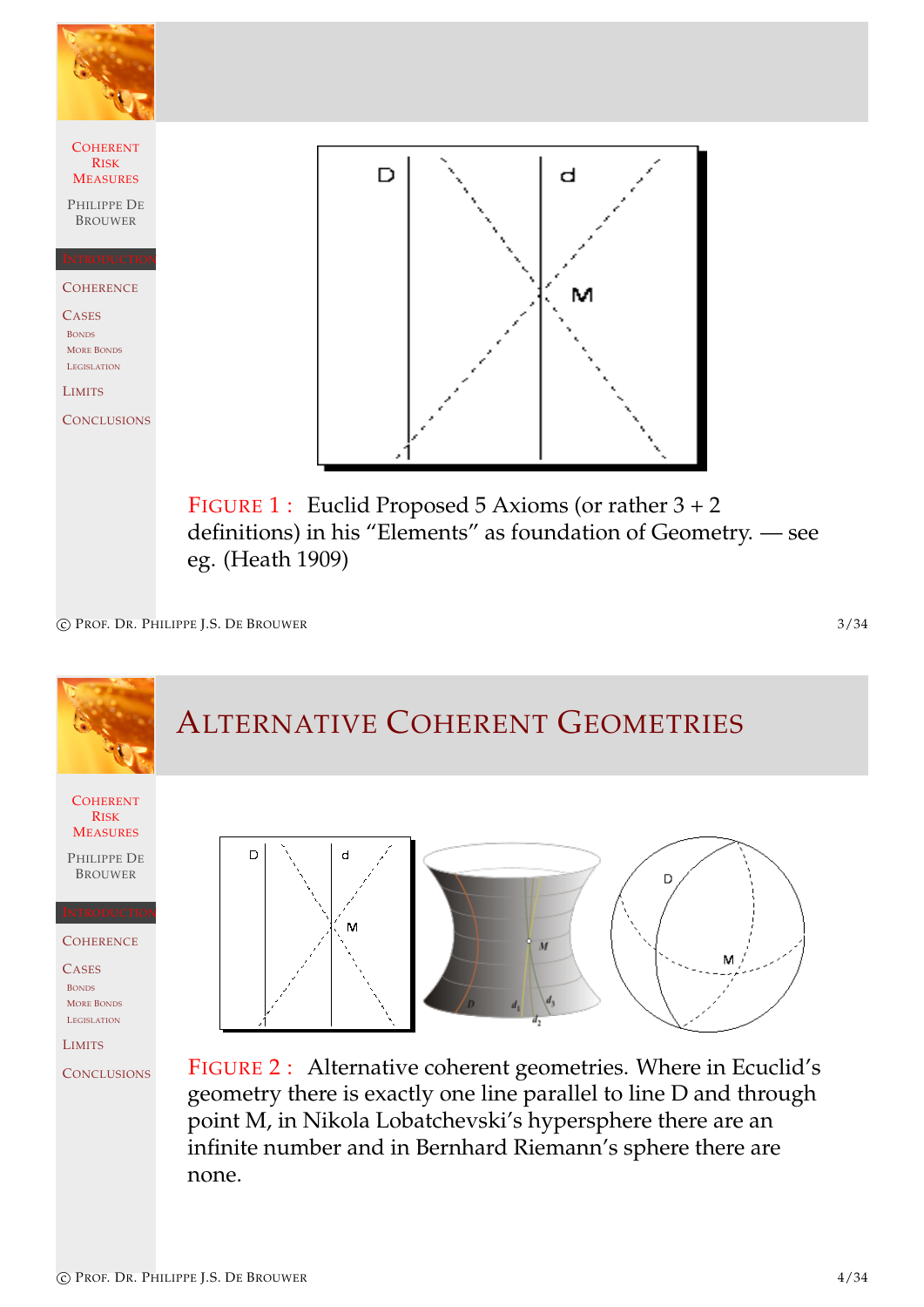

### THINKING ABOUT FINANCIAL RISK

**COHERENT** RISK **MEASURES** 

PHILIPPE DE BROUWER

**COHERENCE** 

INTRODUCTION

**CASES** BONDS MORE BONDS **LEGISLATION** 

LIMITS

**CONCLUSIONS** 

| Idea | Reference                                                     |
|------|---------------------------------------------------------------|
|      | no risk, no rewards Ecclesiastes 11:1–6 (ca. 300 BCE)         |
|      | <b>diversify investment</b> Ecclesiastes 11:1–2 (ca. 300 BCE) |
|      | and Bernoulli (1738)                                          |

TABLE 1: Key ideas about investment risk

| <b>Risk Measure</b>            | Reference                      |
|--------------------------------|--------------------------------|
| variance (VAR)                 | Fisher (1906), Marschak (1938) |
|                                | and Markowitz (1952)           |
| Value at Risk (VaR)            | Roy (1952)                     |
| semi-variance (S)              | Markowitz (1991)               |
| <b>Expected Shortfall (ES)</b> | Acerbi and Tasche (2002) and   |
|                                | De Brouwer (2012)              |

TABLE 2 : Normative theories and their risk measures implied. c PROF. DR. PHILIPPE J.S. DE BROUWER 5/34

**COHERENT** RISK **MEASURES** PHILIPPE DE BROUWER INTRODUCTION **COHERENCE** [C](#page-0-0)ASES<sub></sub> BONDS MORE BONDS LEGISLATION [L](#page-0-1)IMITS **[C](#page-4-0)ONCLUSIONS** DEFINITIONS OF RISK MEASURES I DEFINITION 1 (STANDARD DEVIATION / VARIANCE) *VAR* := **variance** =  $E[(X - E[X])^2]$  $\sigma :=$  standard deviation  $=$ √ *VAR* DEFINITION [2](#page-14-0) [\(V](#page-14-0)ALUE-AT-RISK) *VaR*<sub> $\alpha$ </sub>( $\mathcal{P}$ ) := −([the](#page-14-1) [best of the 1](#page-15-0)00 $\alpha$ % worst outcomes of  $\mathcal{P}$ )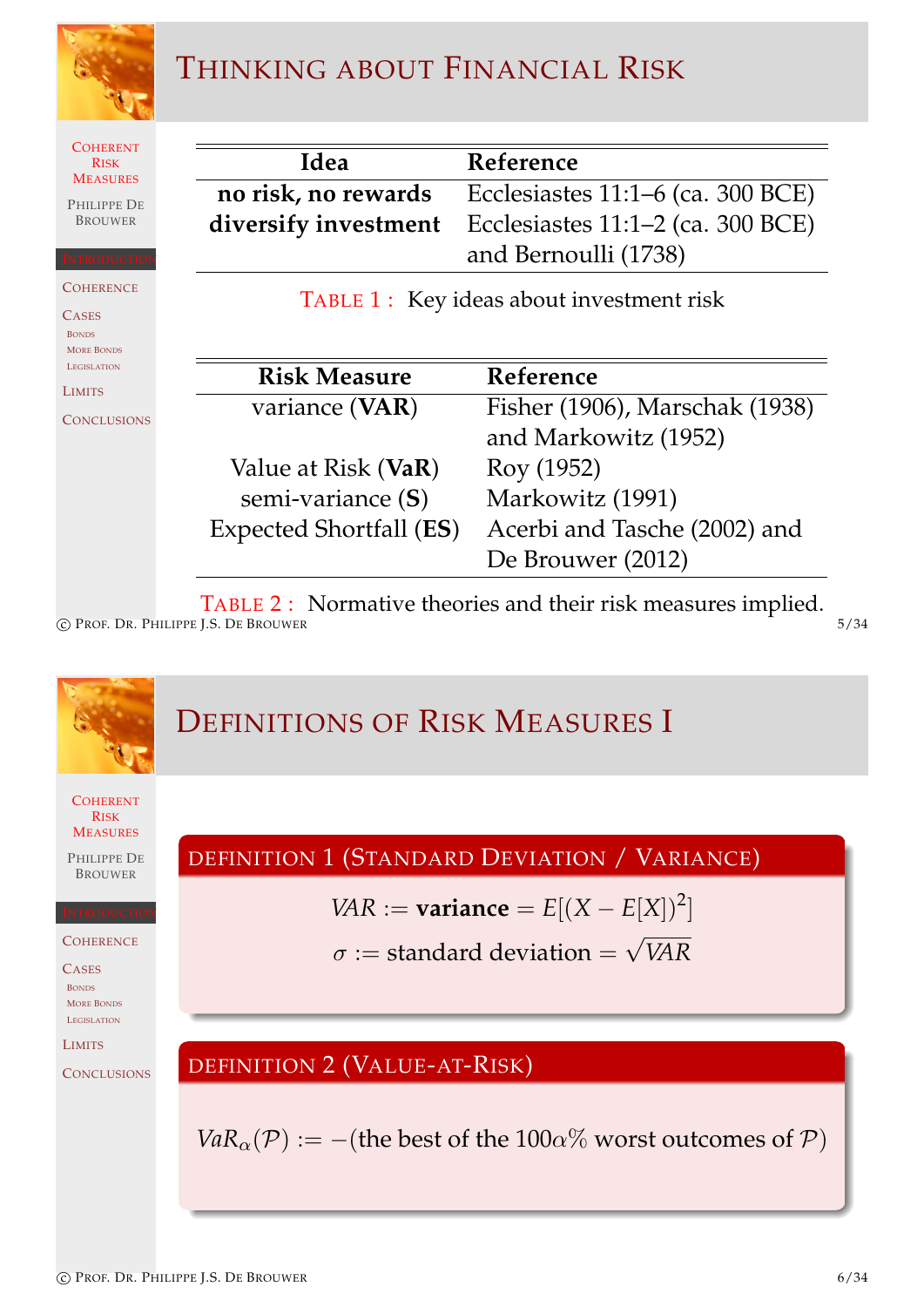

c PROF. DR. PHILIPPE J.S. DE BROUWER 7/34





c PROF. DR. PHILIPPE J.S. DE BROUWER 8/34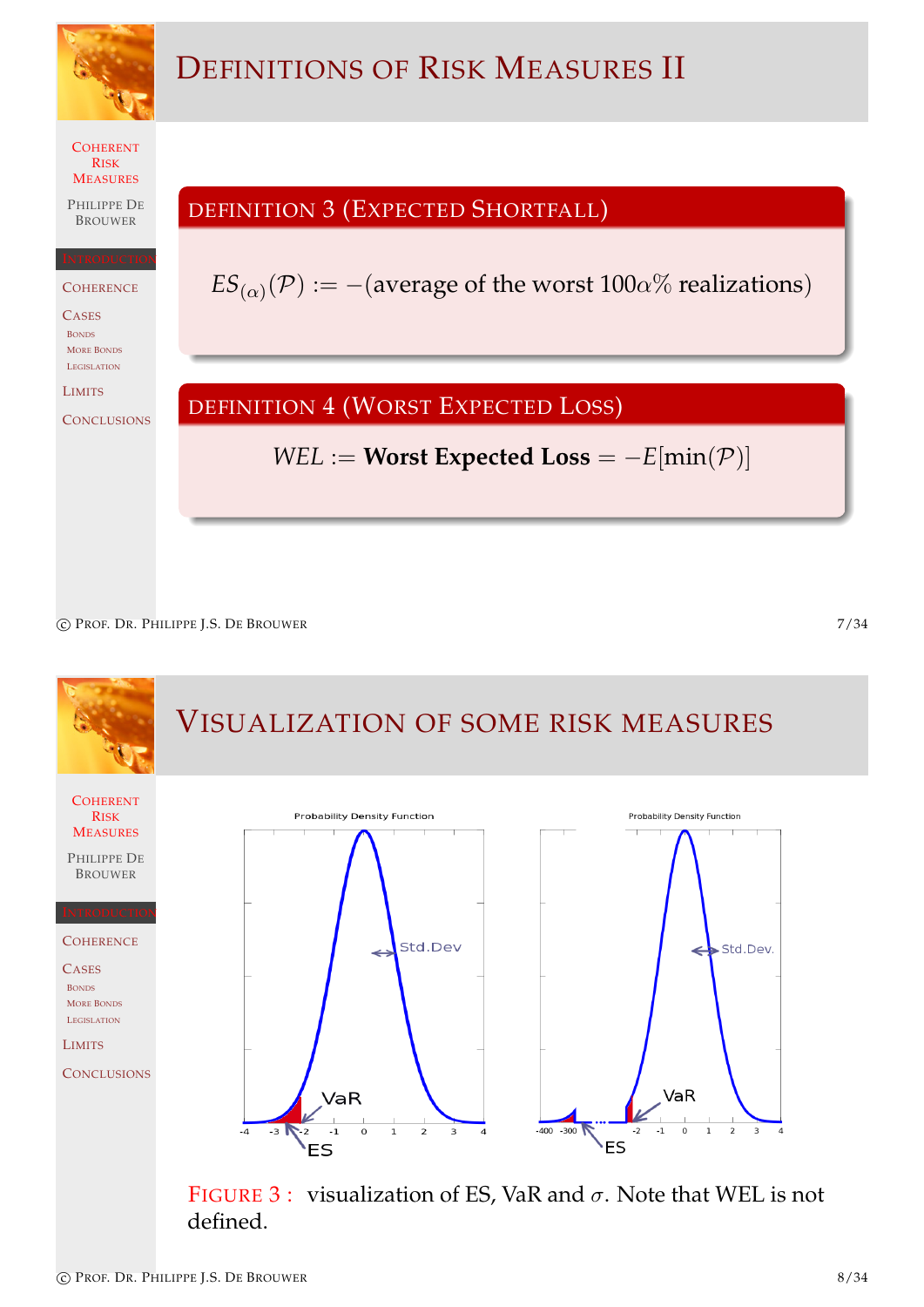

#### SECTION 2

COHERENT RISK **MEASURES** 

PHILIPPE DE **BROUWER** 

**INTRODUCTION** 

**CASES** BONDS MORE BONDS **LEGISLATION** 

LIMITS

**CONCLUSIONS** 

# **AN AXIOMATIC APPROACH TO FINANCIAL RISK**

c PROF. DR. PHILIPPE I.S. DE BROUWER 9/34

#### **COHERENT** RISK **MEASURES** PHILIPPE DE BROUWER **INTRODUCTION** [C](#page-0-0)ASES **BONDS** MORE BONDS LEGISLATION **[L](#page-0-1)IMITS [C](#page-4-0)ONCLUSIONS** A SET OF AXIOMS PROPOSED BY ARTZNER, DELBAEN, EBER, AND HEATH (1997) DEFINITION 5 (COHERENT RISK MEASURE) A function  $\rho : \mathbb{V} \mapsto \mathbb{R}$  is called a **coherent risk measure** if and only if **1** [monotonous](#page-14-2):  $\forall X, Y \in \mathbb{V}: X \leq Y \Rightarrow \rho(X) \geq \rho(Y)$ 2 **sub-additive**:  $\forall X, Y, X + Y \in \mathbb{V}: \rho(X + Y) \leq \rho(X) + \rho(Y)$ 3 **[positively homogeneous](#page-4-0)**:  $\forall a > 0$  and  $\forall X, aX \in \mathbb{V} : \rho(aX) = a\rho(X)$ 4 **[translation invariant](#page-4-0)**:  $\forall a > 0$  and  $\forall X \in \mathbb{V}: \rho(X + a) = \rho(X) - a$ **Law-invariance under P**:

<span id="page-4-0"></span> $\forall X, Y \in \mathbb{V}$  and  $\forall t \in \mathbb{R} : P[X \leq t] = P[Y \leq t] \Rightarrow \rho(X) = \rho(Y)$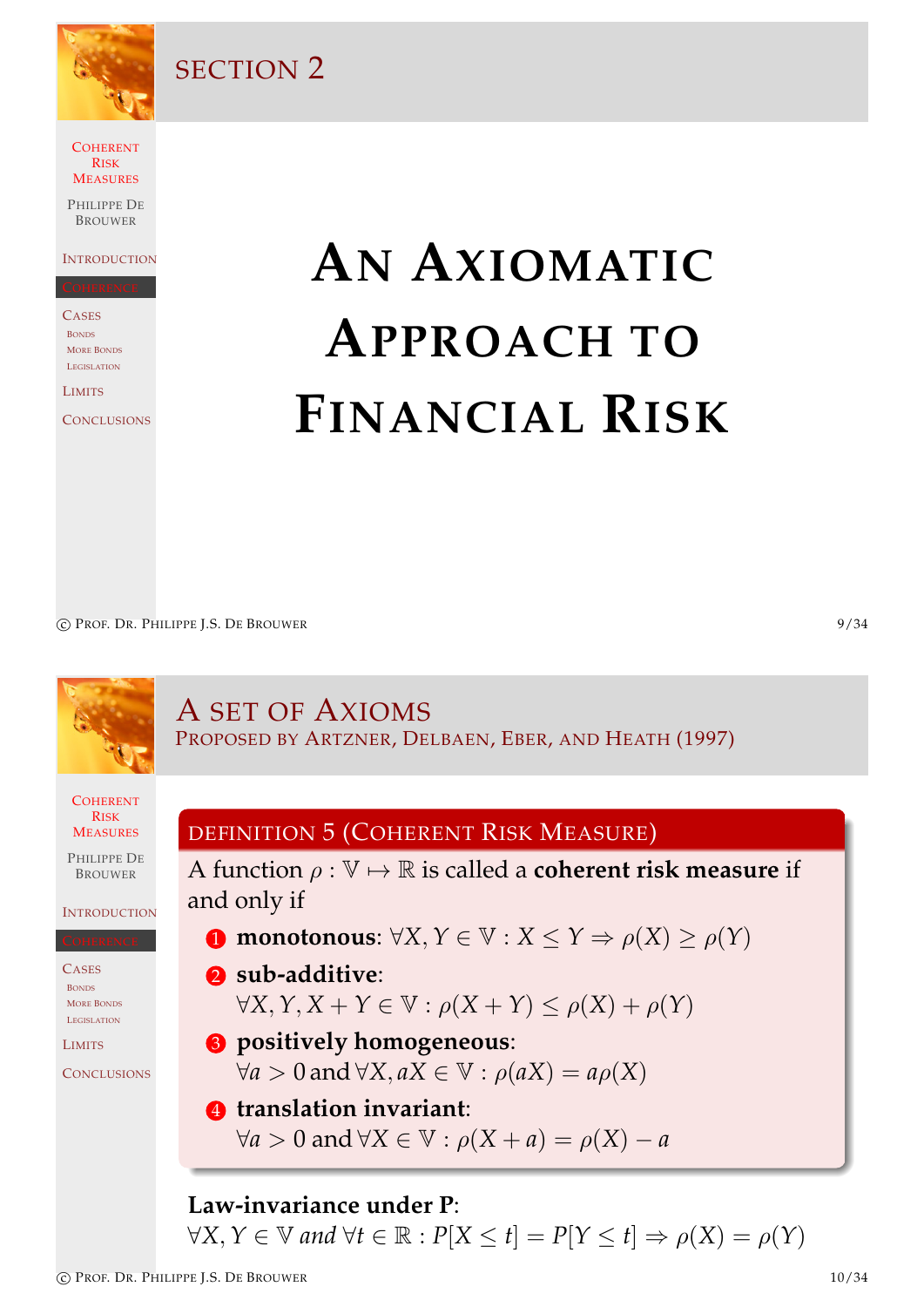

<span id="page-5-0"></span>

c PROF. DR. PHILIPPE J.S. DE BROUWER 11/34

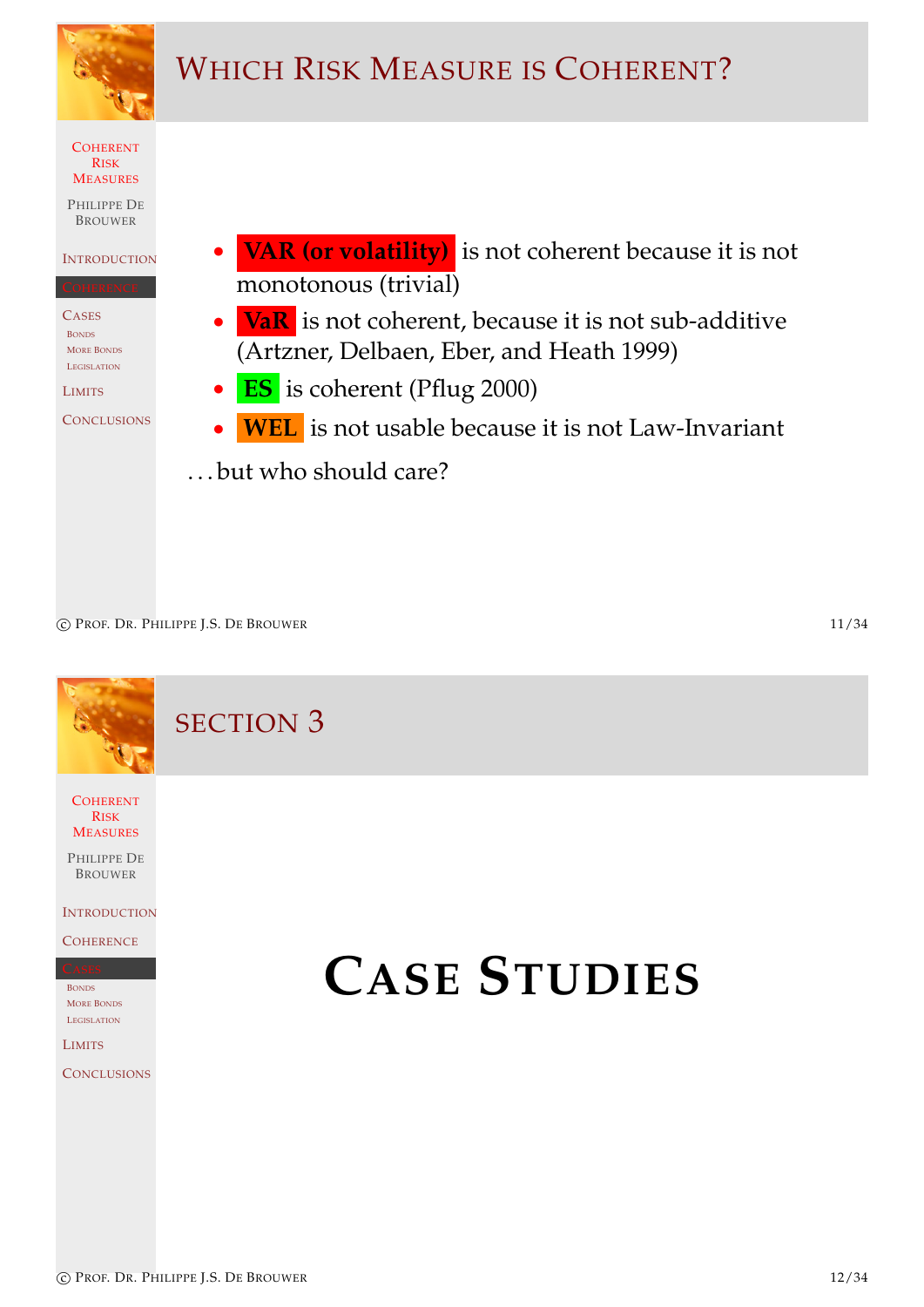

CASE 1 ONE BOND

**COHERENT** RISK **MEASURES** 

PHILIPPE DE BROUWER

**INTRODUCTION** 

**COHERENCE** 

CASES

MORE BONDS **LEGISLATION** 

LIMITS

**CONCLUSIONS** 

EXAMPLE 1 (ONE BOND)

Assume one bond with a 0.7% probability to default in one year in all other cases it pays 105% in one year. What is the 1%*VaR*?



#### [A] The 1% VaR is −5% ⇒ VaR spots **no** risk!

c PROF. DR. PHILIPPE J.S. DE BROUWER 13/34

## CASE 2

**COHERENT** RISK **MEASURES** 

PHILIPPE DE BROUWER

**INTRODUCTION** 

**COHERENCE** 

[C](#page-0-0)ASES

MORE BONDS LEGISLATION

[L](#page-0-1)IMITS

**[C](#page-4-0)ONCLUSIONS** 

#### EXAMPLE 2 (TWO INDEPENDENT BONDS)

Consider two identical bonds with the same parameters, but independently distributed. What is the 1%*VaR* now?



[A] The 1% VaR of the diversified portfolio is 47.5%!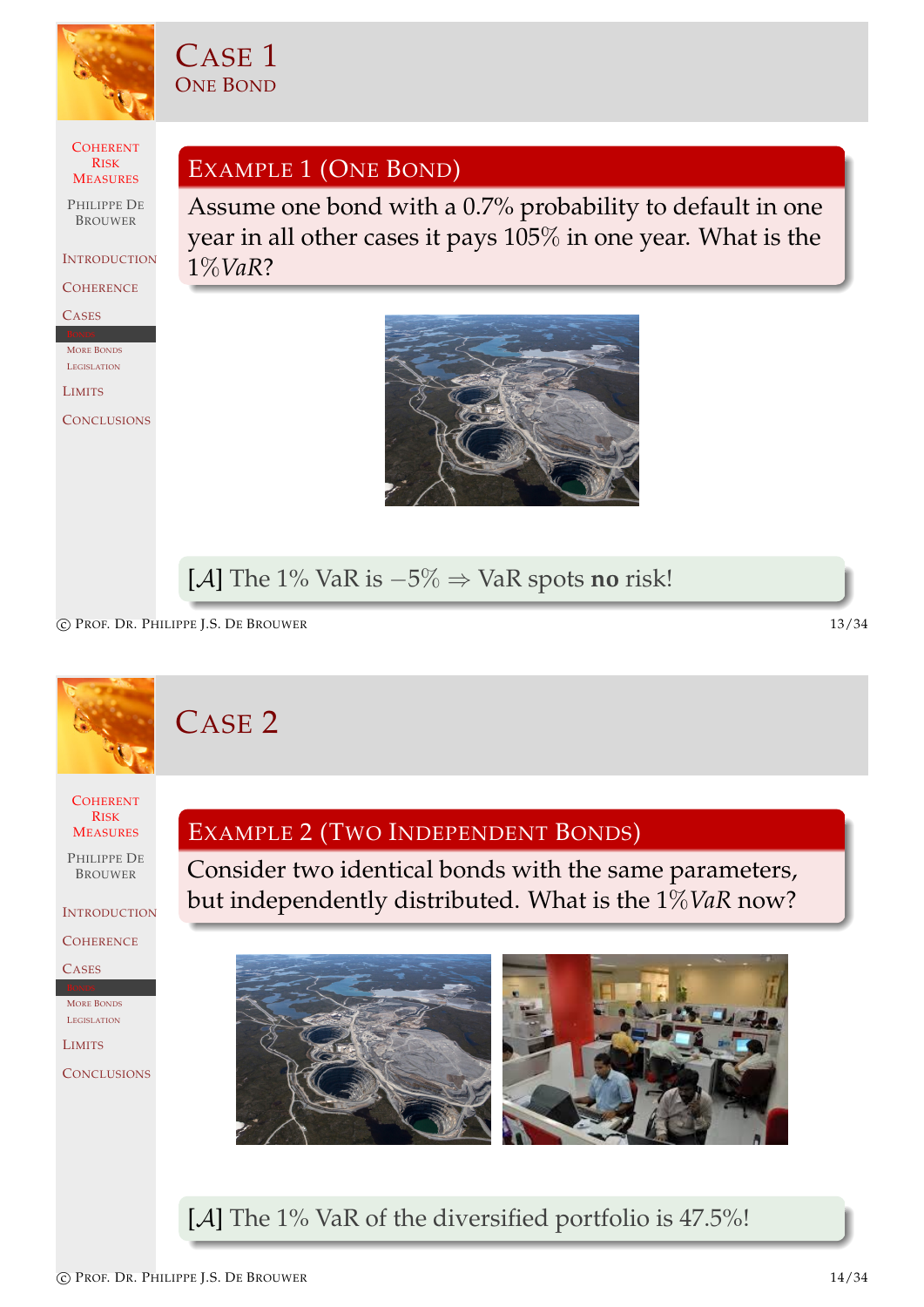

c PROF. DR. PHILIPPE J.S. DE BROUWER 15/34

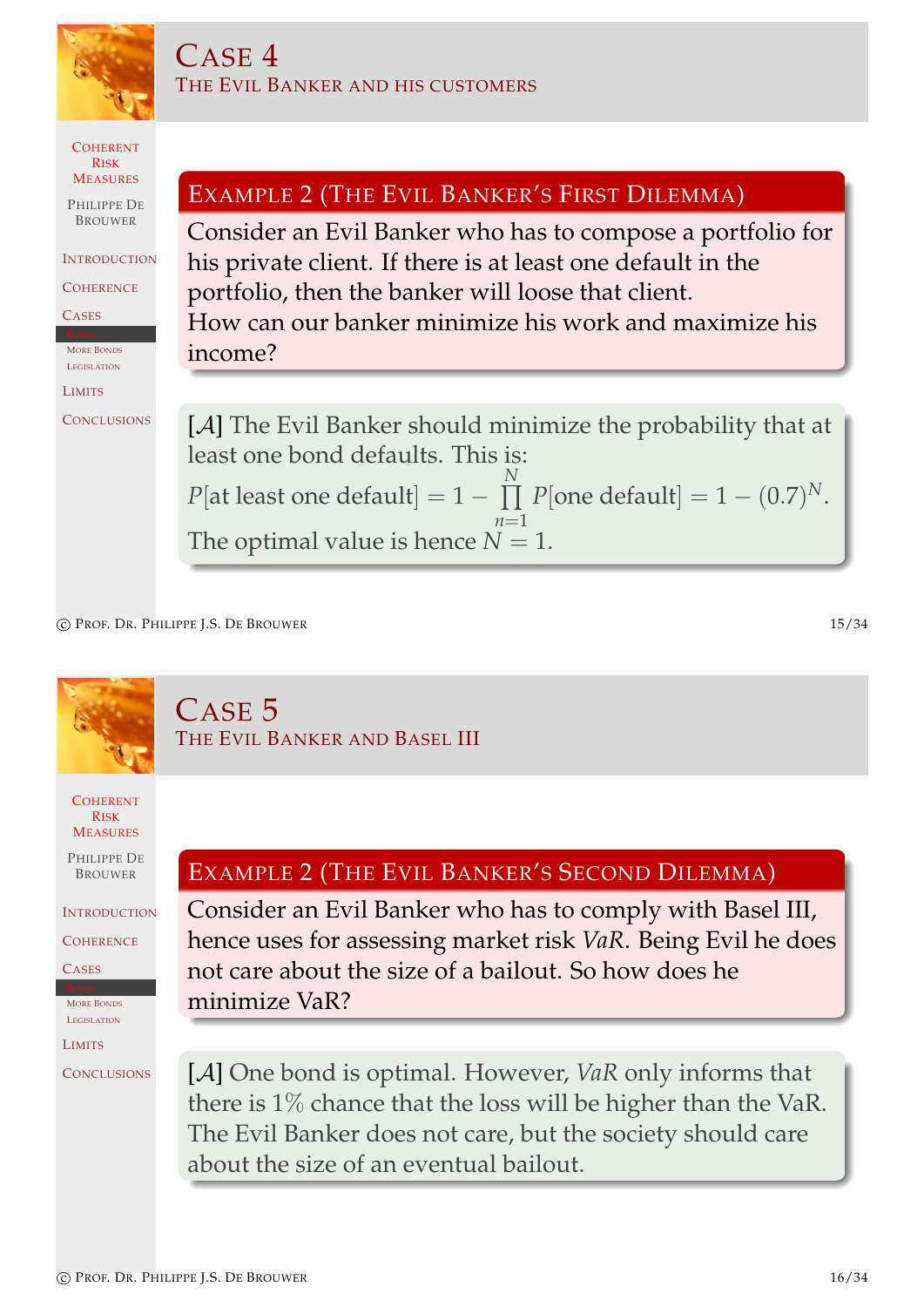

CASE 6 MORE BONDS

#### **COHERENT** RISK **MEASURES**

PHILIPPE DE **BROUWER** 

**INTRODUCTION** 

**COHERENCE** 

**CASES** 

BONDS

**LEGISLATION** 

LIMITS

**CONCLUSIONS** 

EXAMPLE 3 (N INDEPENDENT BONDS)

Consider now an increasing number of independent bonds with the same parameters as in previous example. Trace the risk surface.

c PROF. DR. PHILIPPE J.S. DE BROUWER 17/34

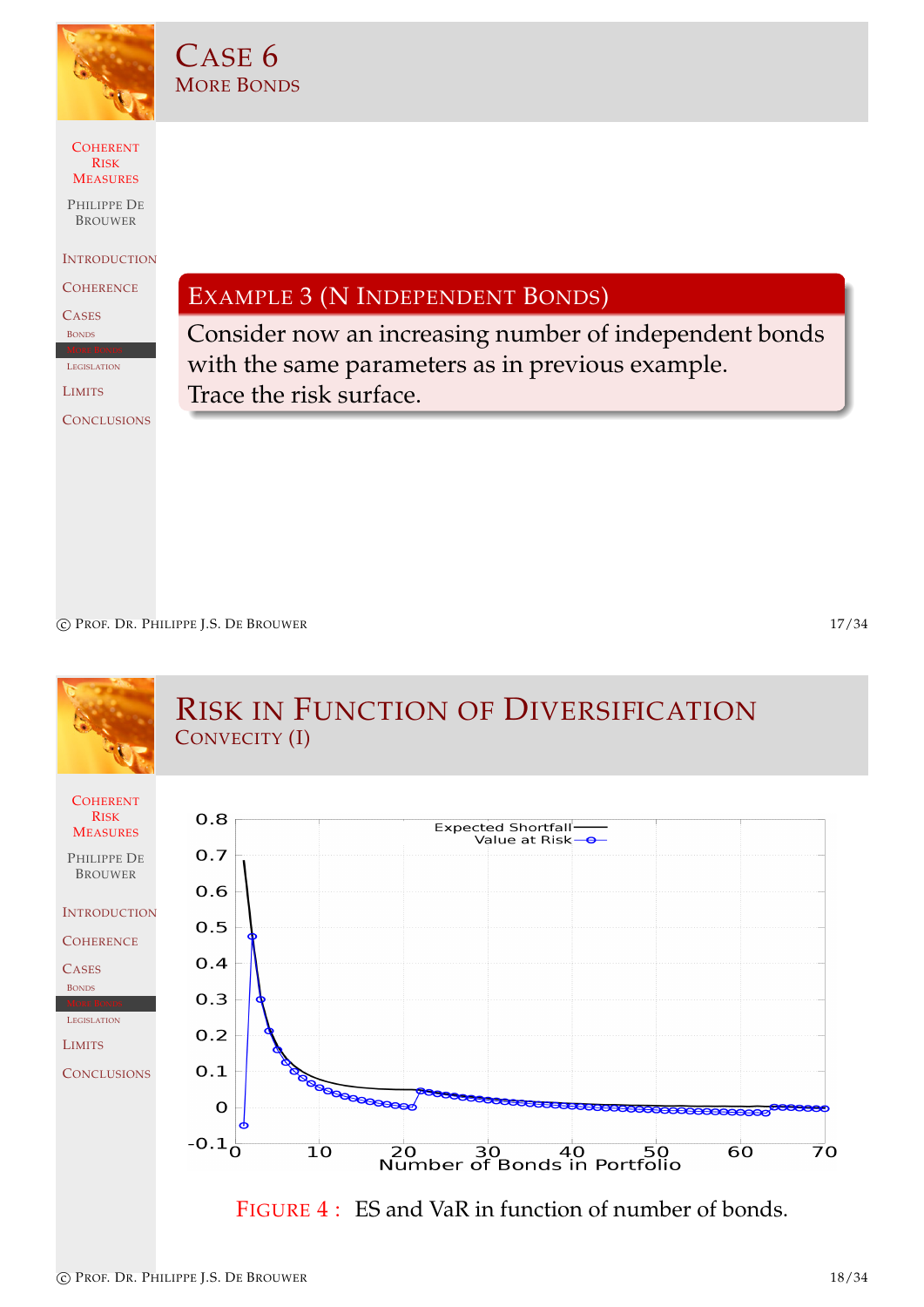

#### INCOHERENT RISK MEASURES IN LEGISLATION



PHILIPPE DE **BROUWER** 

**INTRODUCTION** 

**COHERENCE** 

**CASES** BONDS MORE BONDS

#### LIMITS

**CONCLUSIONS** 

|              | legislation "risk measure" | result              |
|--------------|----------------------------|---------------------|
| <b>UCITS</b> | VaR and VAR                | non suitable assets |
| <b>Basel</b> | VaR.                       | crisis              |
| Solvency     | VaR.                       | insolvency          |

TABLE 3 : Law makers increasingly use non-coherent risk measures in legislation, resulting in encouraging to take large bets, ignore extreme risks and mislead investors. All building up to the next crisis . . . building up to the next global disaster.

c PROF. DR. PHILIPPE J.S. DE BROUWER 19/34

**COHERENT** RISK **MEASURES** PHILIPPE DE BROUWER **INTRODUCTION COHERENCE** [C](#page-0-0)ASES<sub></sub> **BONDS** MORE BONDS [L](#page-0-1)IMITS **[C](#page-4-0)ONCLUSIONS** YES, IT IS IMPORTANT! • Steam Engine 1770s–1857 / • Internal Combustion Engine • Electricity • Magnetism 1870s–1929 / • Transistor • Laser • Computer •Internet 1940s–2008 / • AI, Big Data & Algos • Quantum Computing • Biotech • Nanotech 2010s–?

> FIGURE 5 : A simplified model of science propelling welfare and economy, but leading to crisis situations.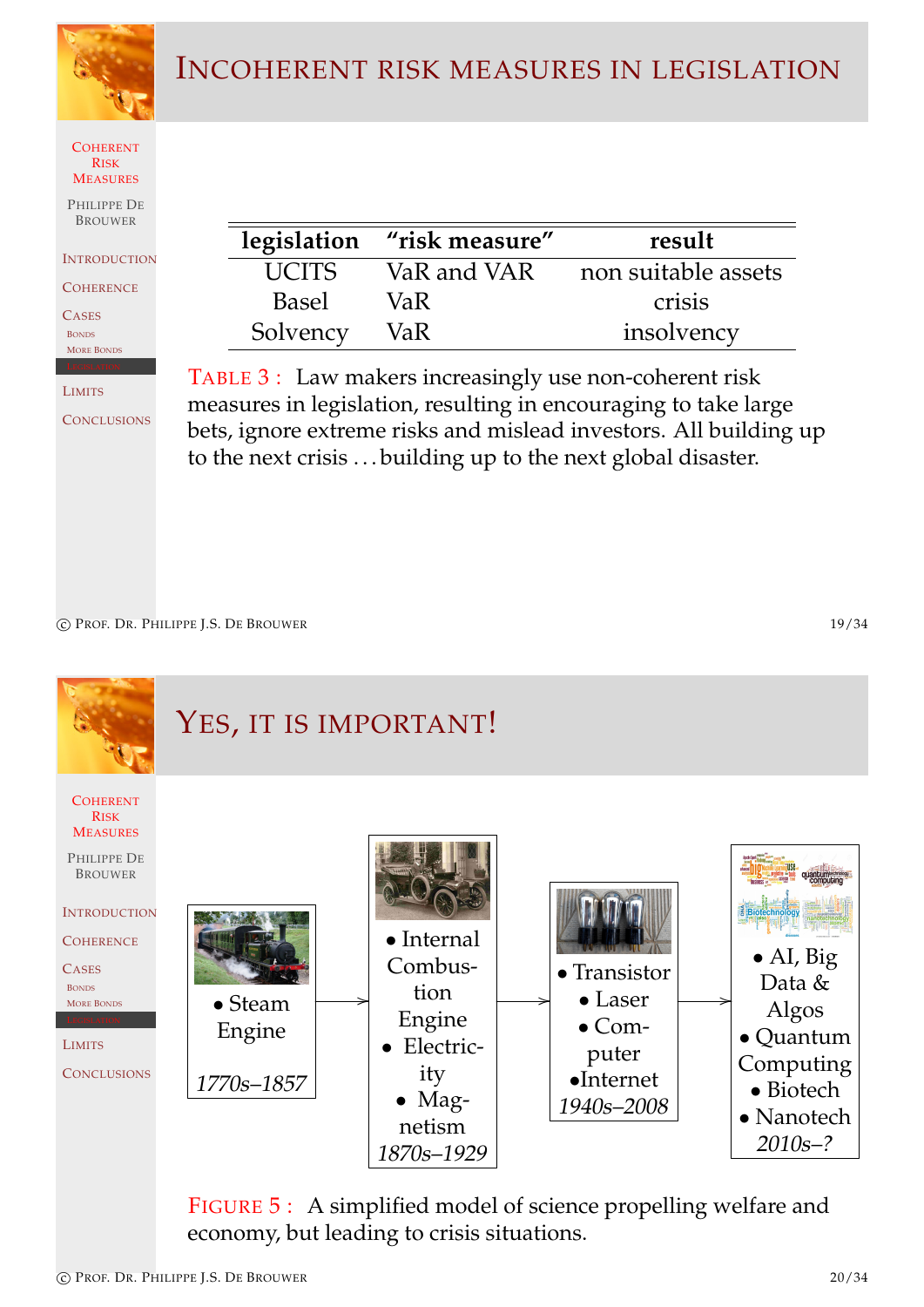

SECTION 4

**COHERENT** RISK **MEASURES** 

PHILIPPE DE **BROUWER** 

**INTRODUCTION** 

**COHERENCE** 

**CASES** BONDS MORE BONDS **LEGISLATION** 

**CONCLUSIONS** 

# **THE LIMITS OF COHERENT RISK MEASURES**

c PROF. DR. PHILIPPE J.S. DE BROUWER 21/34

<span id="page-10-0"></span>

#### **COHERENT** RISK **MEASURES** PHILIPPE DE BROUWER **INTRODUCTION COHERENCE** [C](#page-0-0)ASES BONDS MORE BONDS LEGISLATION **[C](#page-4-0)ONCLUSIONS** THE LIMITS OF COHERENT RISK MEASURES **LIQUIDITY** EXAMPLE 4 (ILLIQUID ASSETS) Imagine that you hold twice the average daily volume in stock X. Is it realistic to demand from a risk measure that it [is positive homogeneous and hen](#page-10-0)ce that  $∀a > 0$  and  $∀X, aX ∈ ∇·ρ(aX) = aρ(X)$  ?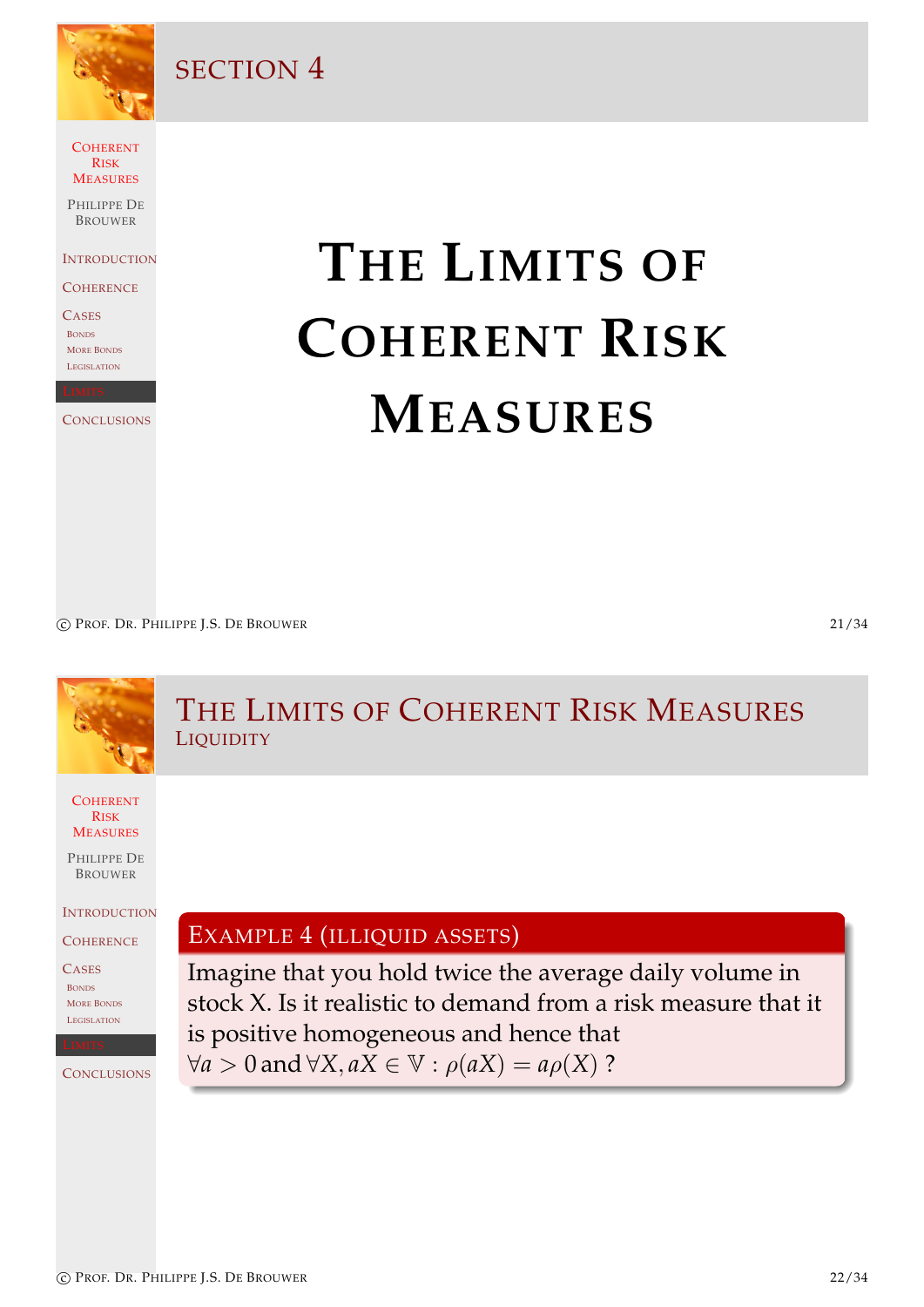

THE LIMITS OF COHERENT RISK MEASURES NOT A REAL VALUED STOCHASTIC VARIABLE

COHERENT RISK **MEASURES** 

PHILIPPE DE **BROUWER** 

**INTRODUCTION** 

**COHERENCE** 

**CASES** BONDS MORE BONDS **LEGISLATION** 

**CONCLUSIONS** 

EXAMPLE 5 (THIRSTY)

Imagine that you need to drink in order to cross the desert, but you know that one of your five bottles is poisoned (of course you don't know which one). What strategy do you take to minimize risk? Diversify or Russian Roulette?

c PROF. DR. PHILIPPE J.S. DE BROUWER 23/34

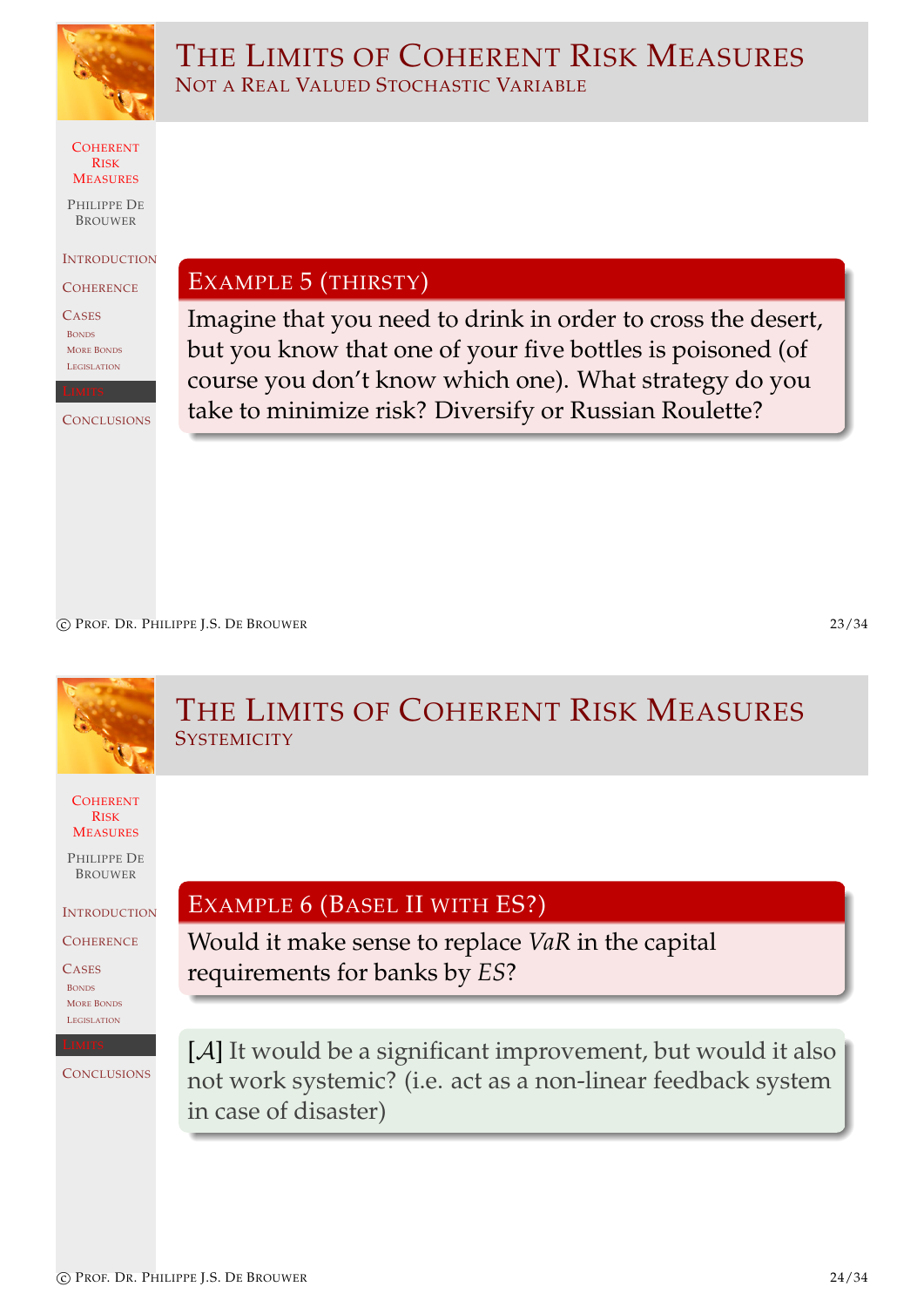

THE LIMITS OF COHERENT RISK MEASURES RISK AND REWARD INDICATOR

**COHERENT** RISK **MEASURES** 

PHILIPPE DE BROUWER

**INTRODUCTION** 

**COHERENCE** 

**CASES** BONDS MORE BONDS **LEGISLATION** 

**CONCLUSIONS** 

EXAMPLE 7 (RISK AND REWARD INDICATOR?)

Could a coherent risk measure be a "risk and reward indicator"?

[A] Stochastic Dominance of Second Order implies dominance of *ES* (Yamai and Yoshiba 2002). However for *ES* to imply stochastic dominance of the second order–and hence imply preference in utility theory–one would need an infinite number of *ES* calculations for all  $\alpha \in [0, 1]$ .

c PROF. DR. PHILIPPE J.S. DE BROUWER 25/34

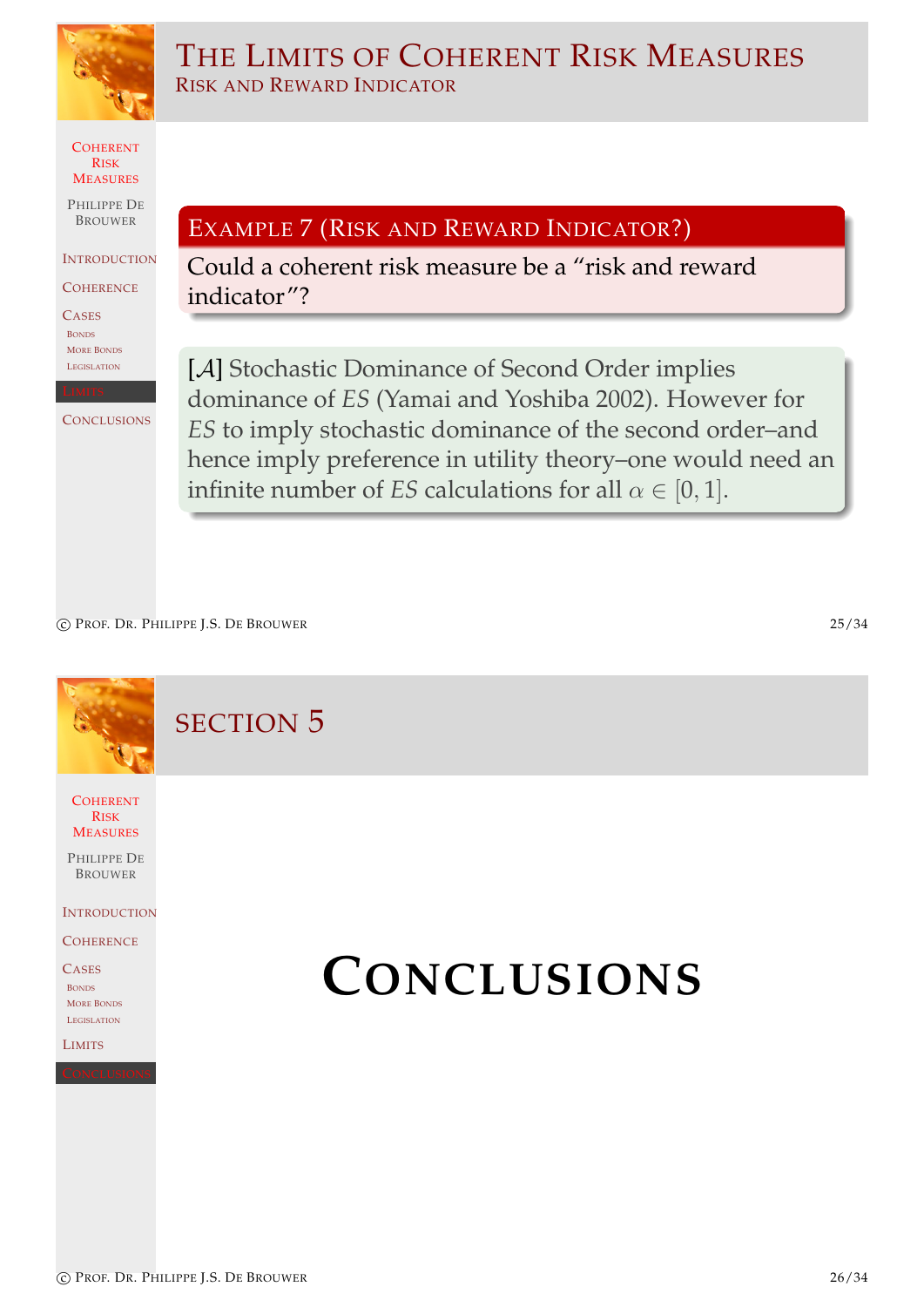

#### **CONCLUSIONS** COHERENCE DOES MATTER AND ITS IMPORTANCE CANNOT BE UNDERESTIMATED

**COHERENT** RISK **MEASURES** 

PHILIPPE DE BROUWER

**INTRODUCTION** 

**COHERENCE** 

**CASES** BONDS MORE BONDS **LEGISLATION** 

LIMITS

**1** Coherence does matter.

- 2 An incoherent risk measure will lead to counter-intuitive and dangerous results.
- <sup>3</sup> Hence, it is worth to make a rough estimate about the left tail of the distribution rather than ignoring it.
- 4 Also Coherent Risk measures are a simplified reduction of the complex reality

c PROF. DR. PHILIPPE J.S. DE BROUWER 27/34



**COHERENT** RISK **MEASURES** 

PHILIPPE DE BROUWER

**BIBLIOGRAPHY** 

**REFERENCES** 

[N](#page-0-0)OMENCLATURE **BACK-MATTER**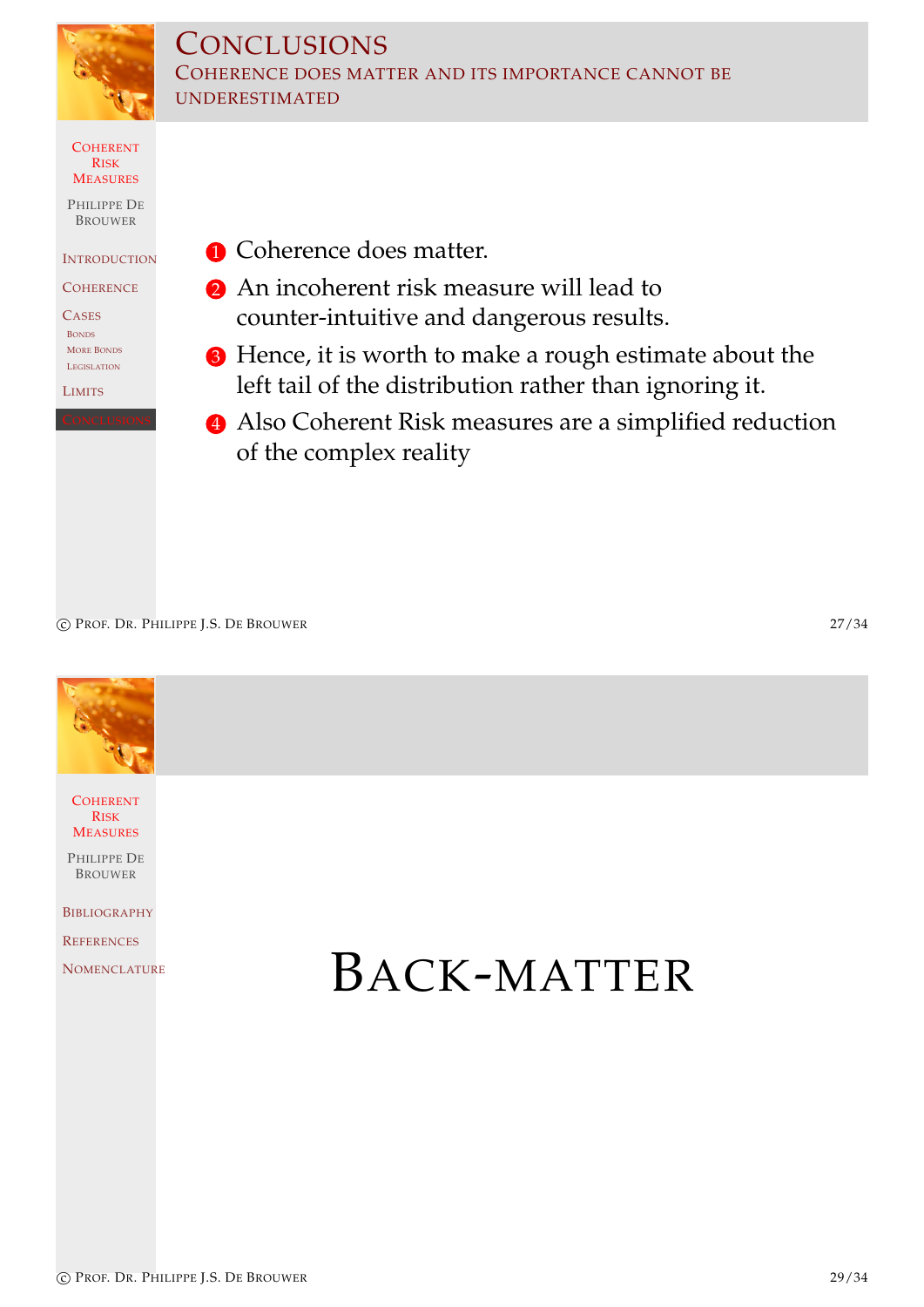

SECTION<sub>6</sub>

**COHERENT** RISK MEASURES

PHILIPPE DE BROUWER

**REFERENCES** 

**NOMENCLATURE** 

## **BIBLIOGRAPHY**

c PROF. DR. PHILIPPE J.S. DE BROUWER 30/34

<span id="page-14-3"></span><span id="page-14-2"></span><span id="page-14-1"></span><span id="page-14-0"></span>

|                                                                                                                                                      | <b>BIBLIOGRAPHY I</b>                                                                                                                                                                                                                                                                                                                                                                                                                                                                                                                                                                                                                                                                                                                                                                                                                                                                                                                                                                                       |
|------------------------------------------------------------------------------------------------------------------------------------------------------|-------------------------------------------------------------------------------------------------------------------------------------------------------------------------------------------------------------------------------------------------------------------------------------------------------------------------------------------------------------------------------------------------------------------------------------------------------------------------------------------------------------------------------------------------------------------------------------------------------------------------------------------------------------------------------------------------------------------------------------------------------------------------------------------------------------------------------------------------------------------------------------------------------------------------------------------------------------------------------------------------------------|
| <b>COHERENT</b><br><b>RISK</b><br><b>MEASURES</b><br>PHILIPPE DE<br><b>BROUWER</b><br><b>BIBLIOGRAPHY</b><br><b>EFERENCES</b><br><b>NOMENCLATURE</b> | Acerbi, C. and D. Tasche (2002).<br>Expected shortfall: a natural coherent alternative to value at risk.<br>Economic Notes 31(2), 379-388.<br>Artzner, P., F. Delbaen, J.-M. Eber, and D. Heath (1997).<br>Thinking coherently.<br>Risk 10(11), 68-71.<br>Artzner, P., F. Delbaen, J.-M. Eber, and D. Heath (1999).<br>Coherent measures of risk.<br>Mathematical finance 9(3), 203-228.<br>Bernoulli, D. (1738).<br>Specimen theoriae novae de mensura sortis.<br>Comentarii Academiae Scientiarum Imperialis Petropolitanae Tomus V, 175-192.<br>De Brouwer, P. J. S. (2012).<br>Maslowian Portfolio Theory, a Coherent Approach to Strategic Asset Allocation.<br>Brussels: VUBPress.<br>Fisher, I. (1906).<br>The nature of capital and income.<br>The Macmillan Company.<br>Heath, T. L. (1909).<br>The Thirteen Books of Euclid's Elements, translated from the text of Heiberg with introduction and commentary<br>(second edition with revised additions ed.).<br>New York: Dover Publications Inc. |
|                                                                                                                                                      |                                                                                                                                                                                                                                                                                                                                                                                                                                                                                                                                                                                                                                                                                                                                                                                                                                                                                                                                                                                                             |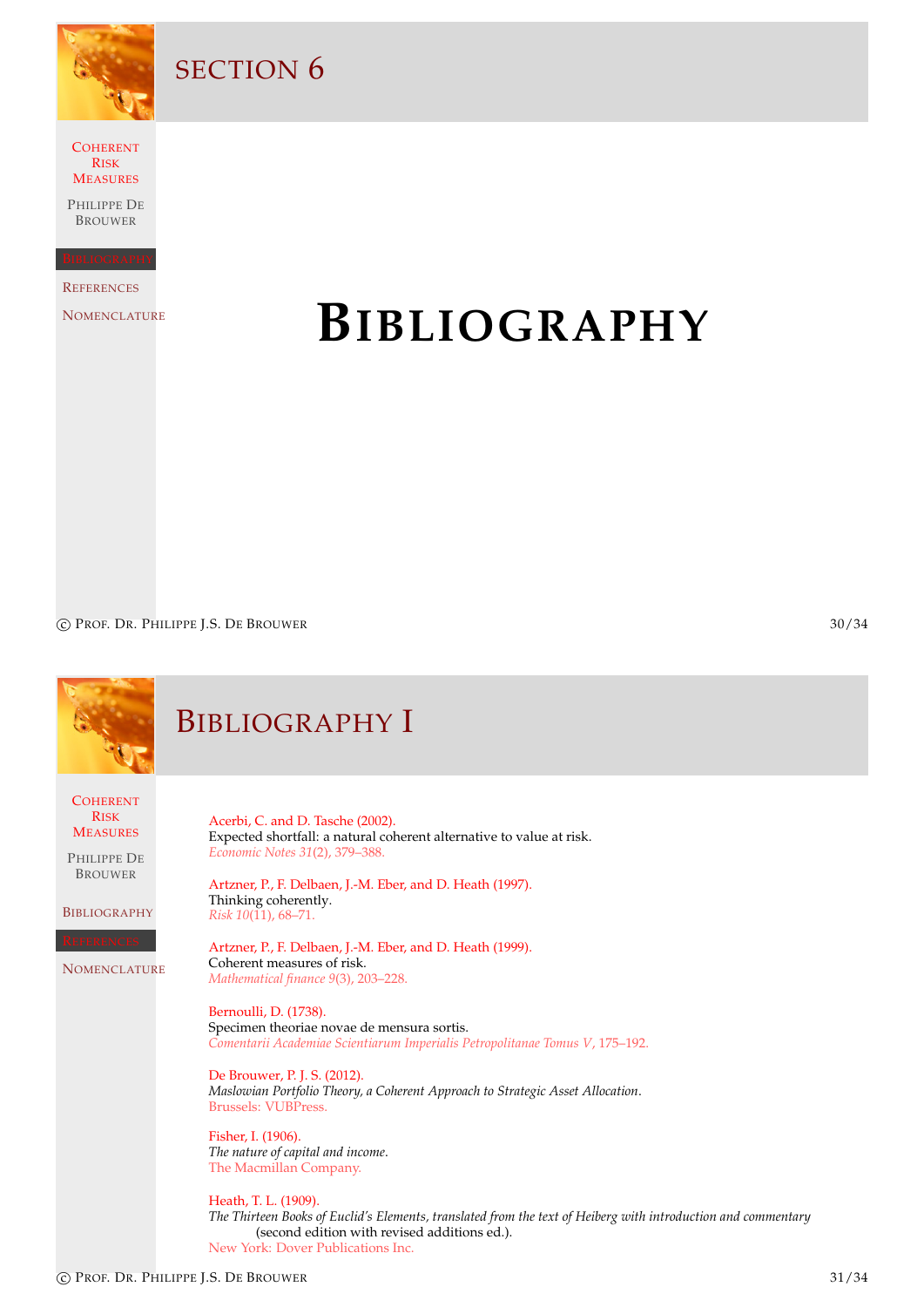|                                                                                                                                  | <b>BIBLIOGRAPHY II</b>                                                                                                                                                                                                                                                                                                                                                                                                                                                                                                                                                                                                                                                                                                                                                           |
|----------------------------------------------------------------------------------------------------------------------------------|----------------------------------------------------------------------------------------------------------------------------------------------------------------------------------------------------------------------------------------------------------------------------------------------------------------------------------------------------------------------------------------------------------------------------------------------------------------------------------------------------------------------------------------------------------------------------------------------------------------------------------------------------------------------------------------------------------------------------------------------------------------------------------|
| <b>COHERENT</b><br><b>RISK</b><br><b>MEASURES</b><br>PHILIPPE DE<br><b>BROUWER</b><br><b>BIBLIOGRAPHY</b><br><b>NOMENCLATURE</b> | Markowitz, H. M. (1952).<br>Portfolio selection.<br>Journal of Finance 6, 77-91.<br>Markowitz, H. M. (1991).<br>Foundations of portfolio theory.<br>Journal of Finance 46(2), 469-477.<br>Marschak, J. (1938).<br>Money and the Theory of Assets.<br>Econometrica, Journal of the Econometric Society, 311-325.<br>Pflug, G. C. (2000).<br>Some remarks on the value-at-risk and the conditional value-at-risk.<br>Probabilistic constrained optimization: Methodology and applications 38, 272-281.<br>Roy, A. D. (1952).<br>Safety first and the holding of assets.<br>Econometrica 20(3), 431-449.<br>Yamai, Y. and T. Yoshiba (2002, Jan).<br>On the validity of value-at-risk: Comparative analysis with expected shortfall.<br>Monetary and economic studies 20(1), 57-86. |

c PROF. DR. PHILIPPE J.S. DE BROUWER 32/34

SECTION 8

**COHERENT** RISK **MEASURES** 

PHILIPPE DE BROUWER

**BIBLIOGRAPHY** 

**REFERENCES** 

<span id="page-15-0"></span>**[N](#page-0-0)OMENCLATURE** 

## **NOMENCLATURE**